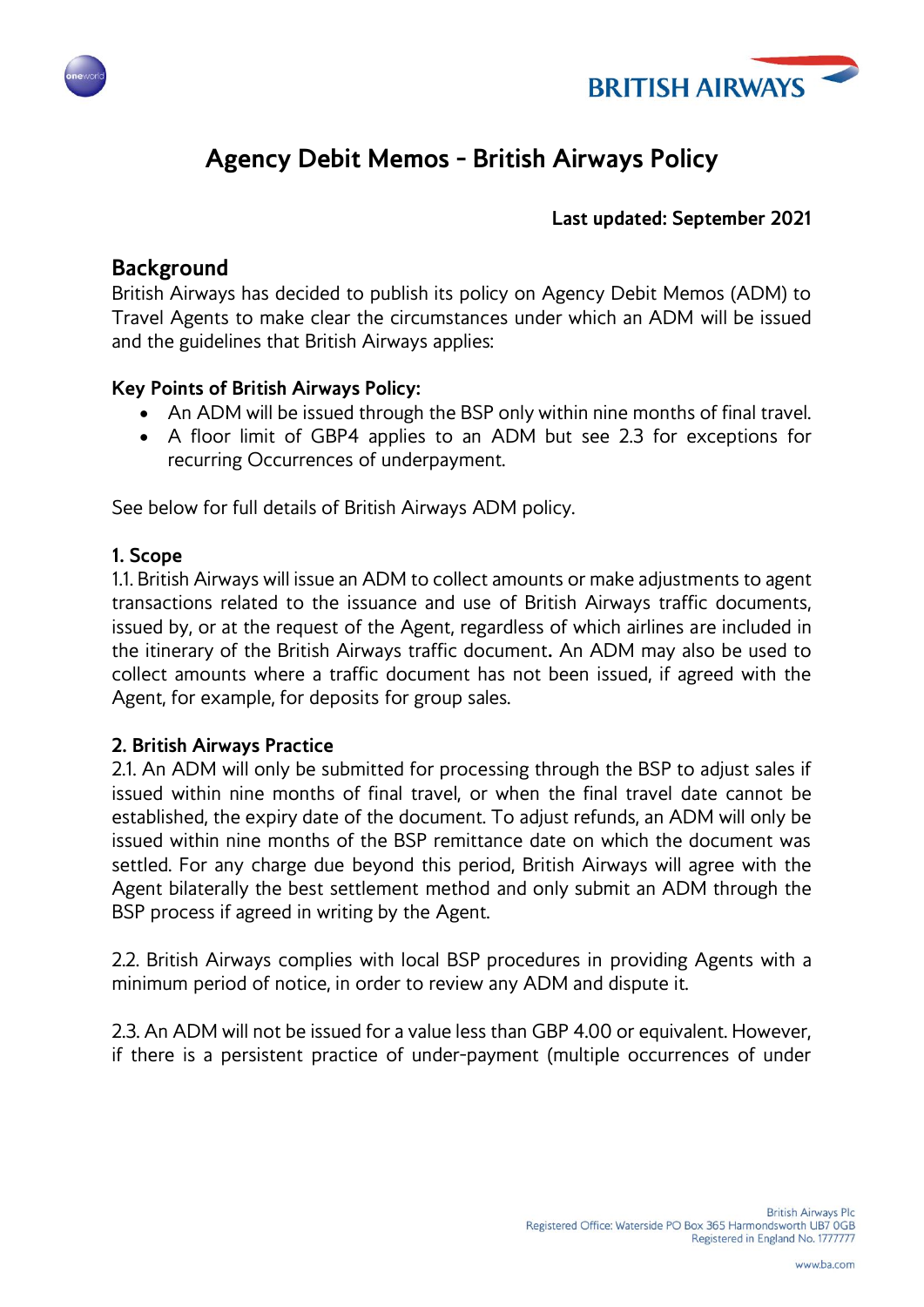



payments less than GBP 4.00 or equivalent) by the same Agent (IATA location), British Airways may raise an ADM to recover the under-payments.

2.4. British Airways will endeavour to provide as much information as possible on an ADM to ensure it is specific in its detail about the reason a charge is being made.

2.5. British Airways will only include more than one transaction on any ADM if the reason for the charge is the same and will provide details with the ADM.

2.6. If British Airways raises an ADM for non-compliance with fare rules, the general principle applied is to raise the fare to the next applicable fare. Any divergence from this principle (e.g. a fixed amount penalty charge) is communicated to the Agent in advance, e.g. through notes in the fare rules, by letter or any other communication (e.g. Travel Trade) used in the market in question.

2.7. If the Agent does not comply with British Airways Travel Agency Addendum, British Airways will issue an ADM.

2.8. Travel Agents are only permitted to create passive, inactive or non-productive segments where British Airways is not charged. Agents that do create these segments and where British Airways receives a charge for this segment, will receive an ADM of 10GBP per passenger segment. If you're not sure whether you will receive an ADM for these segments, you should speak to your GDS.

This includes, but is not limited to, segments with a status of: AK/AL/AN/BK /BL/BN/DS/GK/GL/GN/MK/PK/PU/PL/YK/ZK. Segments created as part of a Group Booking are exempt.

2.9. Churning refers to repeated cancellation and rebooking of the same itinerary for the same passenger independent of the class and PNR. A maximum of 4 valid churned segments are permitted, any excess churned segments will be subject to an ADM of GBP 5.00 (or equivalent in local billing currency) per passenger/per segment.

2.10. Bookings made prior to 24 hours to departure should be ticketed in line with the fare rules where applicable or cancelled at least 24 hours prior to departure. If the Agent makes a booking within 24 hours to departure, it should be instantly ticketed.

2.11. British Airways will take all the necessary measures to defend a chargeback relating to a transaction submitted to the card company. In the event of a disputed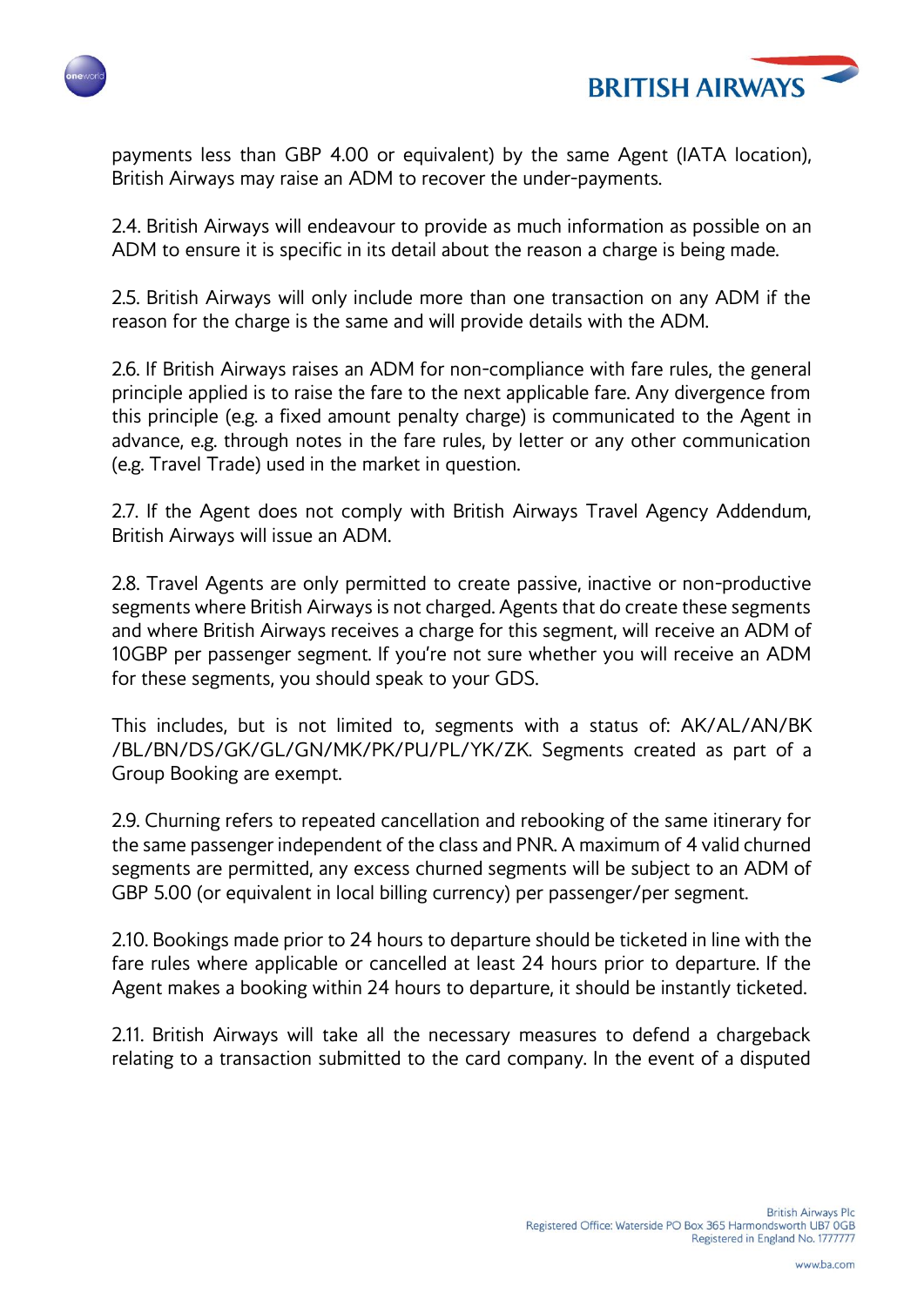



transaction and its subsequent rejection by the card company, British Airways will pass the loss to the Agent involved in the processing of the transaction by means of an ADM.

2.12. Refunds must be made to the original Forms of Payment and in the same currency used to pay for the ticket. By way of an example, a Cash payment should be refunded as Cash and a credit card payment should be refunded to the original credit card. Where multiple or split Forms of Payment are used, the refund should correspond to the amounts originally collected for each Form of Payment. Failure to refund using the correct Form of Payment will result in an ADM for the value of the refund.

2.13. British Airways instructions specify any change fees must be collected via an EMD, and the EMD must be linked to the ticket concerned. Failure to follow this procedure may result in a charge to be collected by an ADM for incorrect ticketing/reporting procedures – unless local agreement is reached that permits a different collection and reporting method.

2.14. British Airways will only issue more than one ADM in relation to the same original ticket, if different, unrelated charges apply. (This does not apply when an ADM is cancelled and raised again for the same reason but for a different value).

2.15. British Airways will endeavour to handle a rejected or disputed ADM in a timely manner. Where an Agent has disputed an ADM within the dispute period, provided the dispute was sent to the email notified on the ADM in question, British Airways will acknowledge receipt of the Agent's dispute, either via a status change in BSPlink or through a separate communication and stop the submission of the ADM onto the Agent's billing analysis. If British Airways reject the dispute an explanation for the rejection will be sent to the Agent.

2.16. Agents with BSPlink access may dispute an ADM via their BSPlink dispute facility within the ADM dispute period. If British Airways do not agree with the dispute, an explanation will be communicated to the agent prior to rejection of the dispute on BSPlink. The communication will give the agent a time period within which to respond with additional information for British Airways to re-investigate the dispute. If no response is received by British Airways within the time period indicated in the communication, the ADM will be submitted for settlement to BSPlink.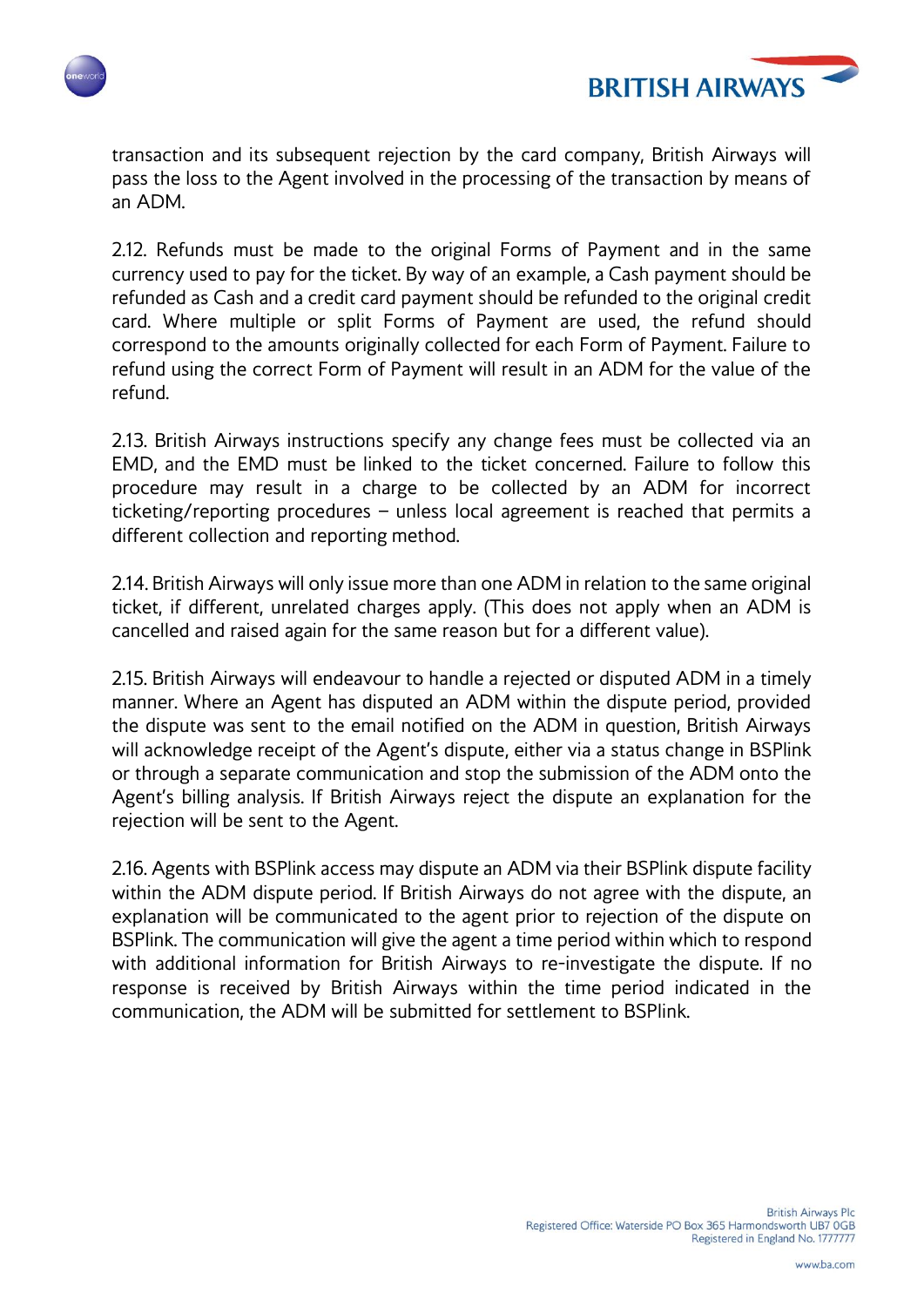



2.17. If an Agent disputes an ADM after it has been included in the BSP settlement British Airways will:

2.17.1. Within 30 days of the receipt of the dispute acknowledge receipt to the Agent.

2.17.2. Investigate and communicate their decision on the dispute within 30 days from the date of receipt of the dispute. In circumstances where the Agent has furnished insufficient information to support the dispute or the airline decision is subject to further commercial consideration, British Airways will communicate their decision no later than 2 months from the date of receipt of the dispute.

For any unresolved disputes British Airways reserves the right to deduct the disputed amount from any applicable incentives payable to the Agent.

2.18. British Airways may levy an ADM administration fee of GBP10 (or equivalent in local currency) identified by the MF fee on the ADM. This charge will be reversed only upon full acceptance of the dispute for invalid ADM issuance by British Airways

#### **3. British Airways expect travel agents:**

3.1. To train their staff in ADM procedures; their purpose and the dispute period that exists

3.2. To ensure that when an ADM is disputed, the response is specific in detail and the relevant supporting information is sent to British Airways to the Email address indicated on the ADM.

3.3. Not to dispute an ADM where the reason is valid and evidence to the contrary is not available.

3.4. To raise all disputes within the BSP dispute period (according to Resolution 850m).

3.5. To ensure that their contact details (Email addresses, phone numbers, and fax numbers are up to date in BSPlink.

3.6. To provide an email address when logging a dispute in BSPlink to enable British Airways to make contact concerning the dispute.